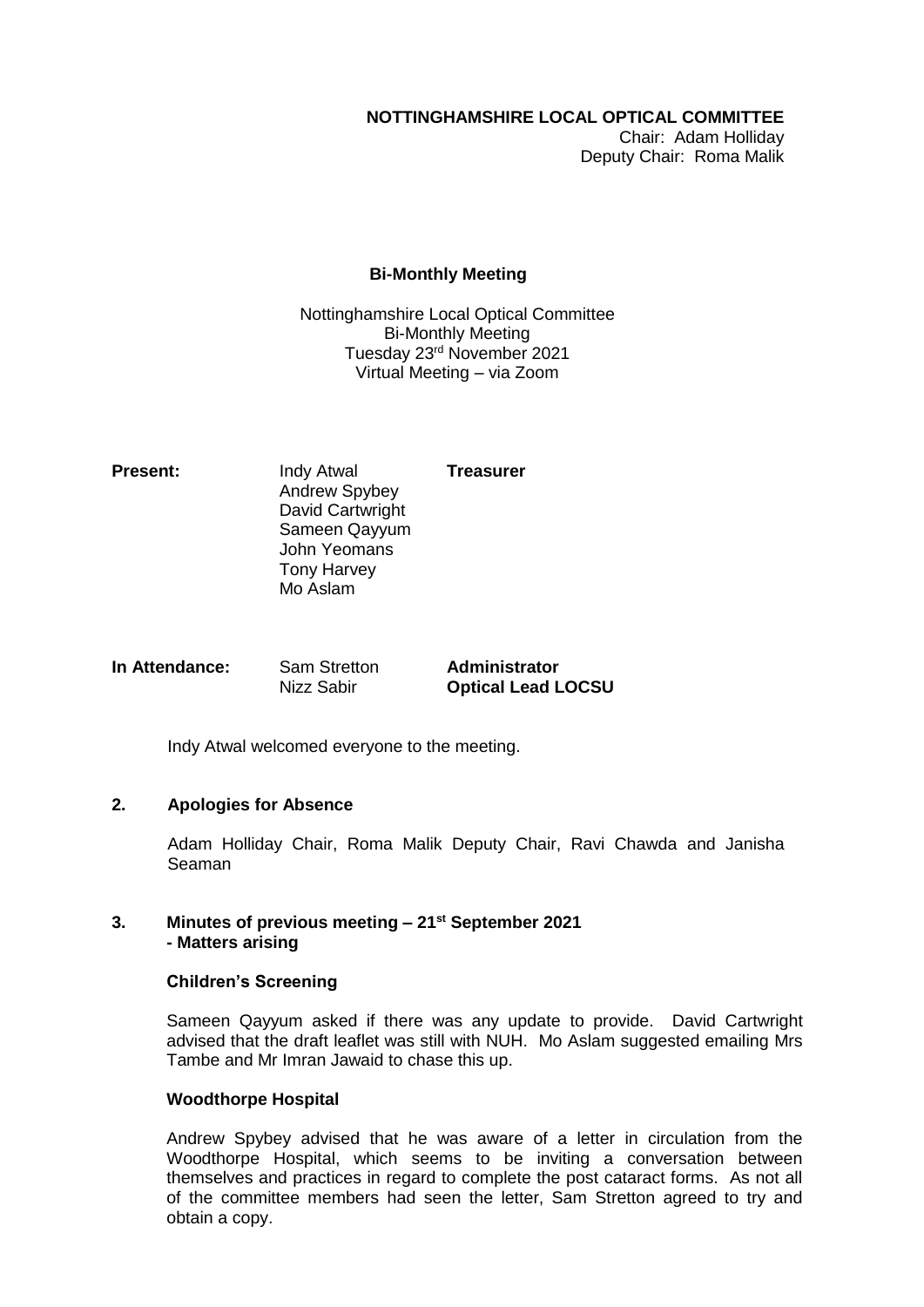David Cartwright advised that he had raised this issue previously with Andy Roylance at the CCG, who in turn raised this with the Woodthorpe. As of yet nothing has been heard back. David agreed to chase this up with Andy.

Those present agreed that the LOC needs to now engage directly with the Woodthorpe about this on-going issue.

### **4. Eye Health Delivery Board Update**

David Cartwright advised that there was very little update to provide at the moment.

He did confirm that Roma Malik continues to be involved in the pathways discussions and at the moment the cataract pathway is still being looked at.

### **5. CET**

David Cartwright asked if there was any feedback to share from the 'Referrals' CET event held on 9<sup>th</sup> November and that he would like to open discussions about future training events.

The virtual event on  $9<sup>th</sup>$  November was well attended and at one stage there were 92 attendees on-line. Numbers attending were a good indication that there is an interest in training and having local Ophthalmologist attend also worked really well.

David is planning a 'Cataracts' event. A provisional date for this being  $19<sup>th</sup>$ January 2022. Ophthalmologists from both Sherwood Forest and NUH have been asked to present on the process from the point of referral to the point of discharge, including the possibility of showing videos of both cataract and YAG laser surgery.

It is hoped that in March 2022 a 'Low Vision' event will be arranged.

David went on to say that funds had been set aside for training and ideally the LHEN would decide what pathways they would like in the area and then arrange training to support this. As it is yet to be decided how Optometrists will be used in various pathways, David is going to propose that Optometrists are contacted and asked who is interested in undertaking any competencies for example IP, glaucoma etc. Those wishing to access the training funds would then be asked to provide a summary / description on how if they obtained the competency, would they then use this in practice. This was one possible method of allocating the monies if too many applications are received. Another would be that the LEHN would pay a contribution toward the training for example should the training cost £1,500.00 the LEHN would contribute £1,000.00 with the Optometrist also contributing to the cost. This would then potentially allow 20 Optometrists to undertake training. David welcomed any feedback on this any also future CET events.

Indy Atwal asked David to provide more details on the competencies he would be looking for and David advised for example; college competencies medical retina, IP, Professional Glaucoma Certificate / Higher Certificate.

Mo Aslam felt this was a good idea for the professional certificates as this would give the Optometrists a good grounding and knowledge. Mo gave an example of having an OCT in practice, but then you also need to know how to interpret the findings.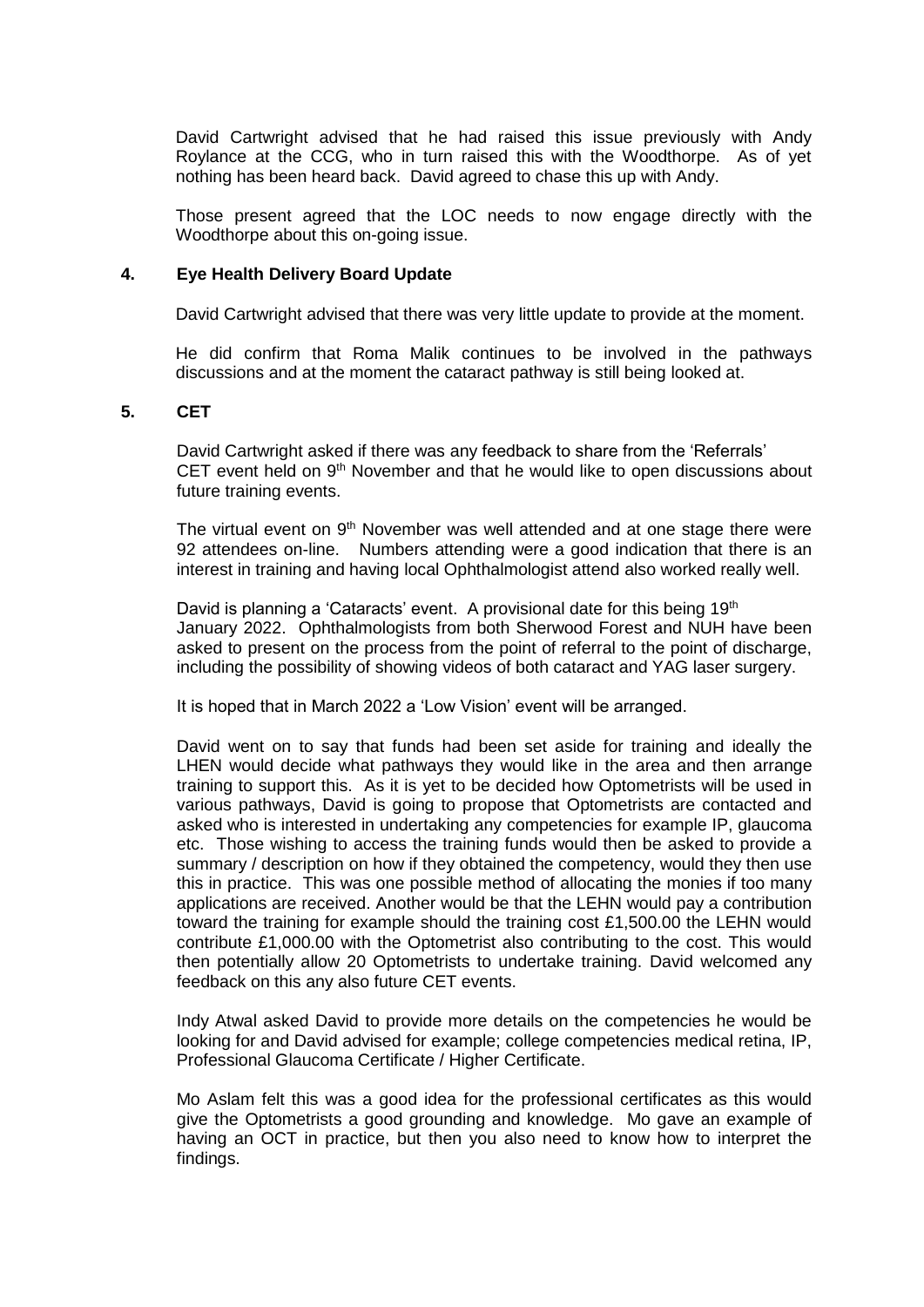Those present discussed the types of training available and David pointed out that placements are still a struggle to secure and he would be speaking to both secondary care and the community providers to see if they could offer places.

Sam Stretton advised that the LOC had received quite a few requests from Dispensing Opticians in the area asking if it would be possible for some training events to be put on for them also. David said he would be more than happy to look into this and welcomed suggestions on topics for such events. Tony Harvey is aware that a lot of Dispensing Opticians are showing interest in OCT at the moment, due to practices/Optometrists delegating this role to them. Mo suggested Myopia management as this would cover both Optometrists and Dispensing Opticians.

Nizz Sabir joined the meeting at this stage.

# **6. Any Other Business**

### **SSE Summit**

Tony Harvey advised that at ABDO there has been a really big push in regard to Sustainability in Optical Practices over the past few months. Sustainability is an ongoing journey for us all.

A Webinar took place on  $4<sup>th</sup>$  October which was arranged by ABDO Clinical Committee and attended by Nick Bridge, the Foreign Secretary's Special Representative for Climate Change who was the key note speaker. Following the Webinar ABDO created an on-line self-audit for practices to complete. By using this audit tool, practices will make a vital contribution to the long-term future of our planet. Practices can use this to measure where they are right now, and return in a few months' time to see the progress they have made.

Tony would like to know if Nottinghamshire could promote the audit tool across the area and highlight that little changes can make a big impact.

It was agreed by those present that the link to the ABDO on-line self-audit would be circulated via the LOC email distribution list and also uploaded on the LOC website. Tony thanked everyone for agreeing to this.

### **LOCSU / New Optical Lead**

Nizz introduced himself to those present and those present did the same. Nizz asked those present if they could also advise if they had an active role on the LOC.

Nizz explained that LOCSU had recently undergone restructuring and that he would now be Nottinghamshire LOCs Optical Lead. Nizz has worked for LOCSU for some time and would be supporting the LOC around development, not just pathways/commissioning, but also with how the LOC supports the contractors and performers in the area and how LOCSU/Nizz can assist the LOC working better as a team.

Nizz advised that he had just planned to observe at tonight's meetings, but was happy to discuss anything the LOC wished too. He did advise that he would also be attending the Pathways Working Group meeting on Thursday to support Roma Malik and the LOC.